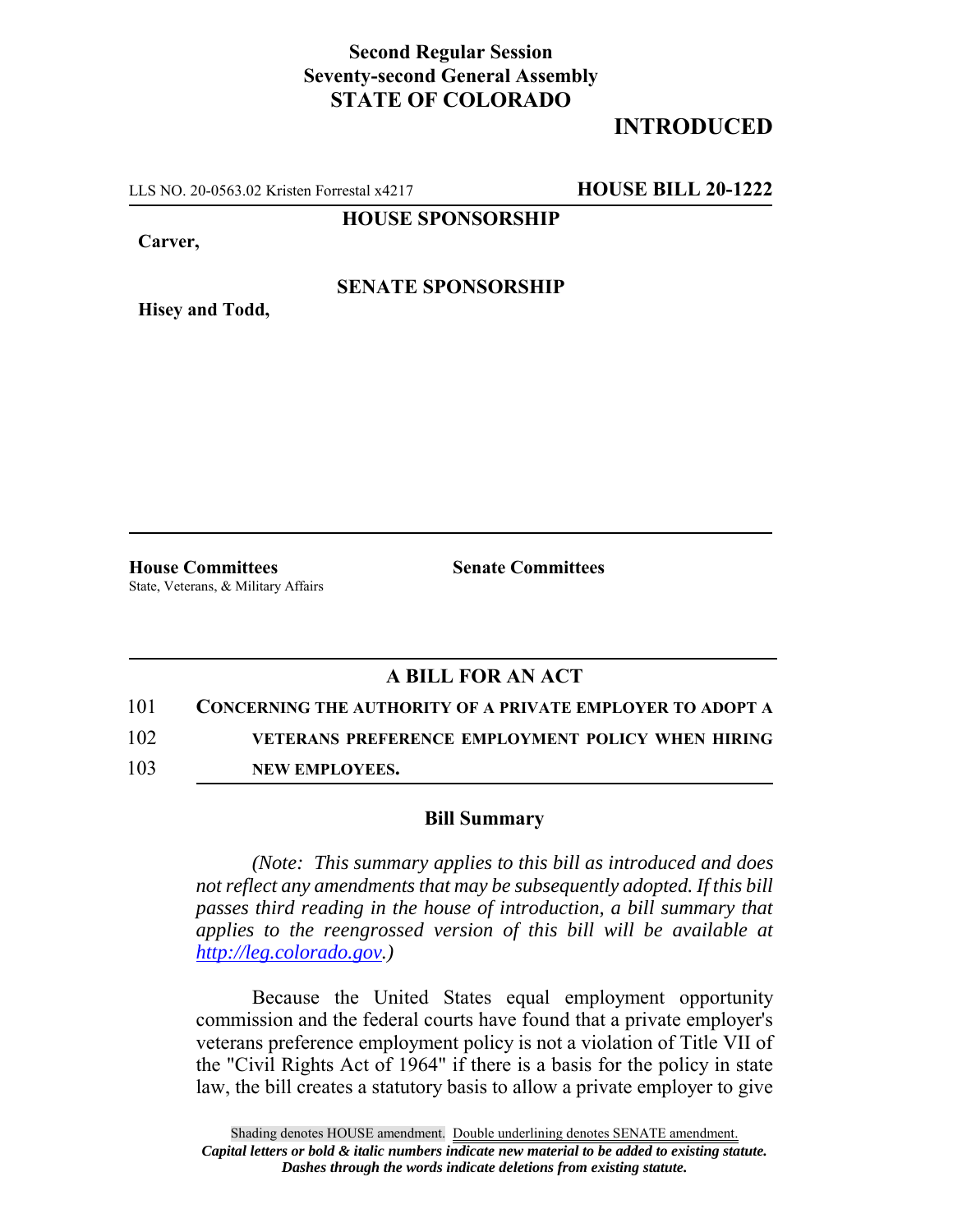preference to a veteran of the armed forces or the National Guard and the spouse of a disabled veteran or a veteran killed in the line of duty when hiring a new employee as long as the veteran or the spouse is as qualified as other applicants for employment. The bill clarifies that an employer who adopts a program that gives preferences to veterans or their spouses is not committing a discriminatory or unfair labor practice.

| $\mathbf{1}$   | Be it enacted by the General Assembly of the State of Colorado: |
|----------------|-----------------------------------------------------------------|
| 2              | <b>SECTION 1.</b> In Colorado Revised Statutes, add 8-1-153 as  |
| $\overline{3}$ | follows:                                                        |
| $\overline{4}$ | 8-1-153. Private employers - employment preference for          |
| 5              | <b>veterans - definitions.</b> (1) As USED IN THIS SECTION:     |
| 6              | (a) "DISABLED VETERAN" MEANS AN INDIVIDUAL WHO HAS A            |
| $\overline{7}$ | COMPENSABLE, SERVICE-CONNECTED DISABILITY AS ADJUDICATED BY THE |
| 8              | UNITED STATES VETERANS ADMINISTRATION OR BY THE RETIREMENT      |
| 9              | BOARD OF ONE OF THE BRANCHES OF THE ARMED FORCES.               |
| 10             | (b) "PRIVATE EMPLOYER" MEANS A PRIVATE, NONPUBLIC PERSON,       |
| 11             | INCLUDING AN INDIVIDUAL, SOLE PROPRIETOR, CORPORATION,          |
| 12             | PARTNERSHIP, LIMITED LIABILITY COMPANY, OR OTHER ENTITY, THAT   |
| 13             | EMPLOYS ONE OR MORE EMPLOYEES WITHIN THE STATE.                 |
| 14             | (c) "VETERAN" MEANS AN INDIVIDUAL WHO:                          |
| 15             | (I) HAS SERVED ON ACTIVE DUTY WITH THE ARMED FORCES OF THE      |
| 16             | UNITED STATES FOR A PERIOD OF MORE THAN ONE HUNDRED EIGHTY DAYS |
| 17             | AND WAS DISCHARGED OR RELEASED FROM ACTIVE DUTY UNDER           |
| 18             | CONDITIONS OTHER THAN DISHONORABLE;                             |
| 19             | (II) WAS DISCHARGED OR RELEASED FROM ACTIVE DUTY WITH THE       |
| 20             | ARMED FORCES OF THE UNITED STATES BECAUSE OF<br>$\mathsf{A}$    |
| 21             | SERVICE-CONNECTED DISABILITY; OR                                |
| 22             | (III) IS OR HAS BEEN A MEMBER OF THE NATIONAL GUARD FOR A       |